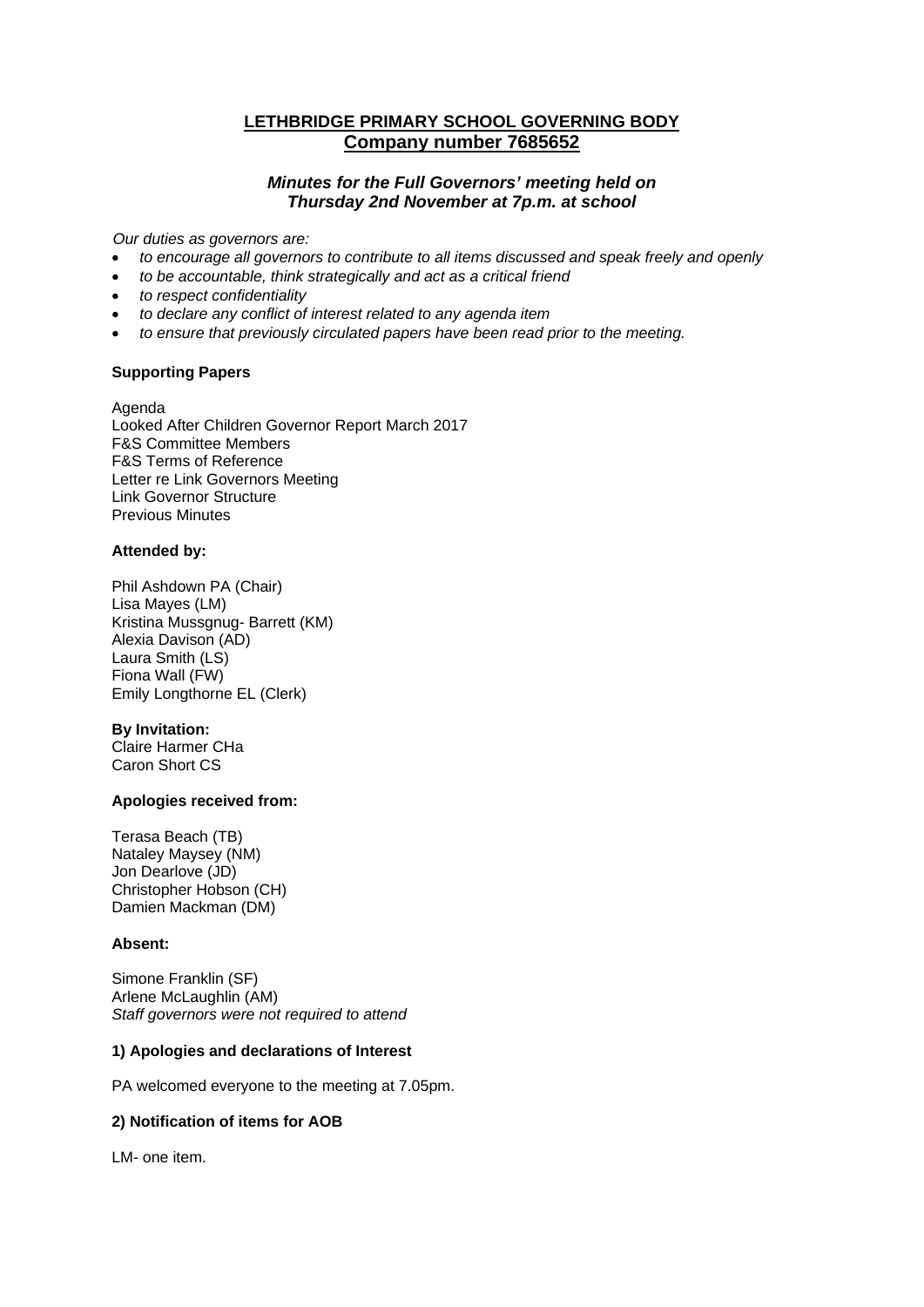### **3) Minutes of Previous Meeting 28.09.17**

PA decided that the minutes should be approved at the next meeting on the 29<sup>th</sup> November when staff governors are present.

### **4) Matters Arising**

To be discussed at the next meeting.

## **5) Link Governors appointments**

PA had circulated a letter to governors asking them to let himself or the clerk know if they have a preference for a link governor role. PA had also circulated a list of the link governor roles. FW asked how long governors keep their link role. PA replied that they generally keep the role for the duration of their term, as it can take time to get comfortable in the role and also for continuity, to review matters at further meetings. KM added that the roles are not set in stone though, if it was very unsuitable.

PA informed governors of the expectations of the role. He described it as a monitoring, fact-finding role, as a 'critical friend.' He said it is not operational or judgemental. PA recommended that new link governors look at previous visit reports on Governorhub. PA had previously circulated a good example of a visit report. PA will also circulate a list of suggested questions to ask, which have come from the School Improvement Partner, as a starting point. **ACTION PA.**

LM suggested combining the role of Most Able and Disadvantaged Pupils link governor in order to have a holistic approach as there is a vacancy for a Special Educational Needs and Looked After Children Governor once KM finishes her term in December. LM added that this is an important role as it is statutory. CHa agreed, adding that she and TB (Most Able link governor) discussed Pupil Premium at their meetings. PA said that he would ask TB if she would be happy to take on the role of Special Educational Needs and Looked After Children, as she is an experienced governor. **ACTION PA.**

Some governors had emailed their preference prior to the meeting which were considered when allocating link governor roles. Following the discussion, the roles are:

Safeguarding- PA Humanities- FW Arts- AD Sport- CH (Existing) English- SF (Existing) Modern Foreign Languages- JD Disadvantaged Pupils- LS (Possibly Most Able Pupils also.) Science, Technology, English and Maths- 2 governors required- AS, and PA proposed HJ. Early Years- PA proposed PW, as he does not have a conflict of interest because he does not have a child in Reception. SEN/LAC- PA to ask TB, unless another governor volunteers, which would allow Most Able and Disadvantaged Pupils to continue as two separate link governor roles.

**ACTION PA**- To write a note to governors asking if anyone else would take on a link governor role.

CS suggested that we read through the list of contact points for link governors, as for some link roles there will be several members of staff. CS suggested that they decide a first point of contact, who can then direct governors to the right person.

The first points of contact for each link role are:

Safeguarding/H&S – Claire Harner Humanities- Lucy Pryke Arts- Maria Rajska Sports- David Tanner English- Carly Chew